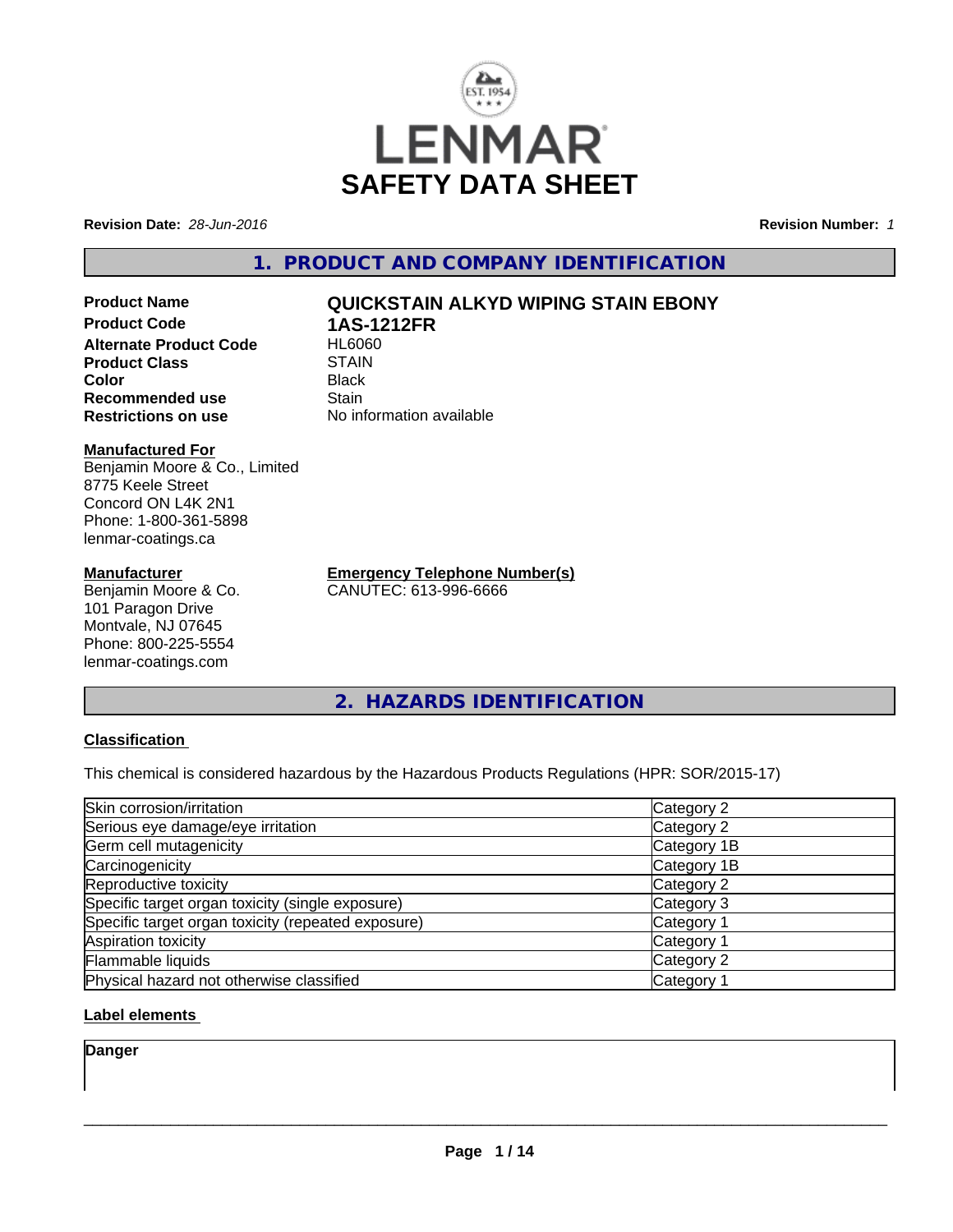### **1AS-1212FR** - **QUICKSTAIN ALKYD WIPING STAIN EBONY**

#### **Hazard statements**

Causes skin irritation Causes serious eye irritation May cause genetic defects May cause cancer Suspected of damaging fertility or the unborn child May cause respiratory irritation. May cause drowsiness or dizziness Causes damage to organs through prolonged or repeated exposure May be fatal if swallowed and enters airways Highly flammable liquid and vapor Risk of spontaneous combustion



**Appearance** liquid **Odor** solvent

**Precautionary Statements - Prevention**

Obtain special instructions before use Do not handle until all safety precautions have been read and understood Use personal protective equipment as required Wash face, hands and any exposed skin thoroughly after handling Wear eye/face protection Do not breathe dust/fume/mist/vapors/spray Do not eat, drink or smoke when using this product Use only outdoors or in a well-ventilated area Keep away from heat/sparks/open flames/hot surfaces, no smoking Keep container tightly closed Ground/bond container and receiving equipment Use explosion-proof electrical/ventilating/lighting/equipment Use only non-sparking tools Take precautionary measures against static discharge Keep cool Immediately after use, place rags, steel wool or waste used with this product in a sealed water-filled metal container or lay flat to dry. **Precautionary Statements - Response** If exposed or concerned get medical attention **Eyes**

If in eyes rinse cautiously with water for several minutes. Remove contact lenses, if present and easy to do. Continue rinsing

If eye irritation persists get medical attention

**Skin**

If skin irritation occurs get medical attention

If on skin (or hair) take off immediately all contaminated clothing. Rinse skin with water

Wash contaminated clothing before reuse

#### **Inhalation**

If inhaled remove victim to fresh air and keep at rest in a position comfortable for breathing **Ingestion**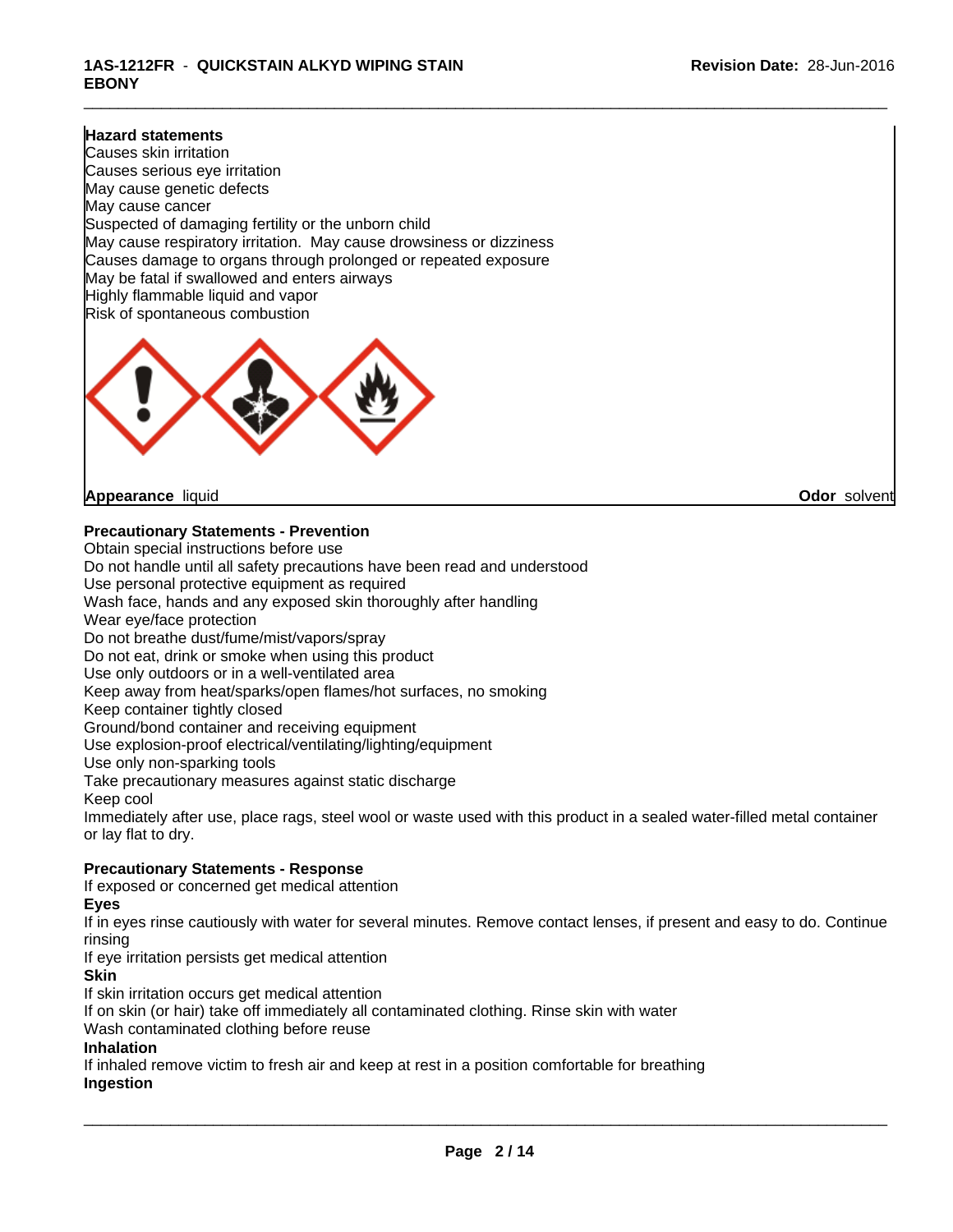If swallowed immediately call a POISON CENTER or physician Do NOT induce vomiting **Fire** In case of fire use CO2, dry chemical, or foam for extinction

#### **Precautionary Statements - Storage**

Store locked up Store in a well-ventilated place. Keep container tightly closed

### **Precautionary Statements - Disposal**

Dispose of contents/container to an approved waste disposal plant

Materials such as rags used with this product may begin to burn by themselves. After use, put rags in water or lay flat to dry, then discard.

\_\_\_\_\_\_\_\_\_\_\_\_\_\_\_\_\_\_\_\_\_\_\_\_\_\_\_\_\_\_\_\_\_\_\_\_\_\_\_\_\_\_\_\_\_\_\_\_\_\_\_\_\_\_\_\_\_\_\_\_\_\_\_\_\_\_\_\_\_\_\_\_\_\_\_\_\_\_\_\_\_\_\_\_\_\_\_\_\_\_\_\_\_

#### **Other information**

No information available

# **3. COMPOSITION INFORMATION ON COMPONENTS**

| <b>Chemical Name</b>                        | <b>CAS-No</b>  | Weight % (max) |
|---------------------------------------------|----------------|----------------|
| Hydrotreated light naphtha                  | 64742-49-0     | $7 - 13%$      |
| Solvent naphtha (petroleum), heavy aromatic | 64742-94-5     | $5 - 10%$      |
| Distillates, petroleum, hydrotreated light  | 64742-47-8     | $5 - 10%$      |
| Stoddard solvent                            | 8052-41-3      | $3 - 7%$       |
| Solvent naphtha, petroleum, light aromatic  | 64742-95-6     | $3 - 7%$       |
| n-Butyl acetate                             | 123-86-4       | $3 - 7%$       |
| 2-Butoxyethanol                             | 111-76-2       | $1 - 5%$       |
| VM&P naphtha                                | 64742-89-8     | $1 - 5%$       |
| 1,2,4-Trimethylbenzene                      | $95 - 63 - 6$  | $1 - 5%$       |
| Xylene                                      | 1330-20-7      | $1 - 5%$       |
| Talc                                        | 14807-96-6     | $1 - 5%$       |
| Carbon black                                | 1333-86-4      | $1 - 5%$       |
| Naphthalene<br>$91 - 20 - 3$                |                | $0.5 - 1%$     |
| Ethyl benzene                               | $100 - 41 - 4$ | $0.25 - 0.5%$  |
| Cumene                                      | 98-82-8        | $0.1 - 0.25%$  |

# **4. FIRST AID MEASURES**

| <b>General Advice</b> | If symptoms persist, call a physician. Show this safety data<br>sheet to the doctor in attendance.                                                                                                                         |
|-----------------------|----------------------------------------------------------------------------------------------------------------------------------------------------------------------------------------------------------------------------|
| <b>Eye Contact</b>    | Immediately flush with plenty of water. After initial flushing,<br>remove any contact lenses and continue flushing for at<br>least 15 minutes. Keep eye wide open while rinsing. If<br>symptoms persist, call a physician. |
| <b>Skin Contact</b>   | Wash off immediately with soap and plenty of water<br>removing all contaminated clothes and shoes. If skin<br>irritation persists, call a physician.                                                                       |
| <b>Inhalation</b>     | Move to fresh air. If symptoms persist, call a physician.                                                                                                                                                                  |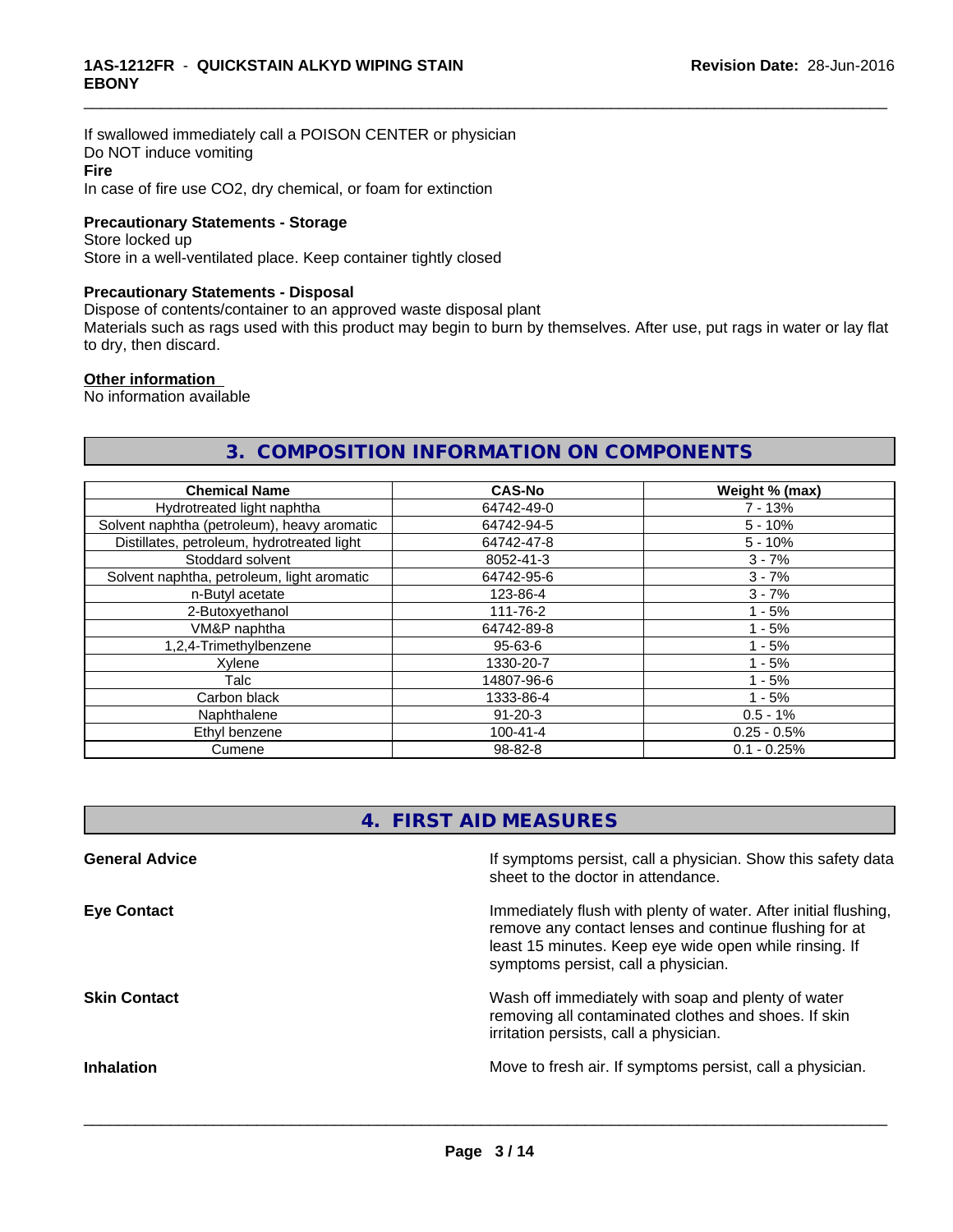If not breathing, give artificial respiration. Call a physician immediately.

**Ingestion** Clean mouth with water and afterwards drink plenty of water. Do not induce vomiting without medical advice. Never give anything by mouth to an unconscious person. Consult a physician.

**Protection Of First-Aiders Exercise 2018** Use personal protective equipment.

\_\_\_\_\_\_\_\_\_\_\_\_\_\_\_\_\_\_\_\_\_\_\_\_\_\_\_\_\_\_\_\_\_\_\_\_\_\_\_\_\_\_\_\_\_\_\_\_\_\_\_\_\_\_\_\_\_\_\_\_\_\_\_\_\_\_\_\_\_\_\_\_\_\_\_\_\_\_\_\_\_\_\_\_\_\_\_\_\_\_\_\_\_

**Notes To Physician Treat symptomatically.** 

| <b>Flammable Properties</b>                                                                  | Vapors may travel considerable distance to a source of<br>ignition and flash back. Vapors may cause flash fire.                                                                                                                                                                                |  |  |
|----------------------------------------------------------------------------------------------|------------------------------------------------------------------------------------------------------------------------------------------------------------------------------------------------------------------------------------------------------------------------------------------------|--|--|
| <b>Suitable Extinguishing Media</b>                                                          | Foam, dry powder or water. Use extinguishing measures<br>that are appropriate to local circumstances and the<br>surrounding environment.                                                                                                                                                       |  |  |
| <b>Protective Equipment And Precautions For</b><br><b>Firefighters</b>                       | As in any fire, wear self-contained breathing apparatus<br>pressure-demand, MSHA/NIOSH (approved or equivalent)<br>and full protective gear.                                                                                                                                                   |  |  |
| <b>Hazardous Combustion Products</b>                                                         | Burning may result in carbon dioxide, carbon monoxide<br>and other combustion products of varying composition<br>which may be toxic and/or irritating.                                                                                                                                         |  |  |
| <b>Specific Hazards Arising From The Chemical</b>                                            | Flammable. Flash back possible over considerable<br>distance. Keep product and empty container away from<br>heat and sources of ignition. Closed containers may<br>rupture if exposed to fire or extreme heat. Thermal<br>decomposition can lead to release of irritating gases and<br>vapors. |  |  |
| <b>Sensitivity To Mechanical Impact</b>                                                      | No                                                                                                                                                                                                                                                                                             |  |  |
| <b>Sensitivity To Static Discharge</b>                                                       | Yes                                                                                                                                                                                                                                                                                            |  |  |
| <b>Flash Point Data</b><br>Flash Point (°F)<br>Flash Point (°C)<br><b>Flash Point Method</b> | 72<br>22<br><b>PMCC</b>                                                                                                                                                                                                                                                                        |  |  |
| <b>Flammability Limits In Air</b>                                                            |                                                                                                                                                                                                                                                                                                |  |  |
| <b>Lower Explosion Limit</b><br><b>Upper Explosion Limit</b>                                 | Not available<br>Not available                                                                                                                                                                                                                                                                 |  |  |
| Health: 2<br>Flammability: 3<br><b>NFPA</b>                                                  | Instability: 0<br><b>Special: Not Applicable</b>                                                                                                                                                                                                                                               |  |  |
|                                                                                              |                                                                                                                                                                                                                                                                                                |  |  |

 $\overline{\phantom{a}}$  ,  $\overline{\phantom{a}}$  ,  $\overline{\phantom{a}}$  ,  $\overline{\phantom{a}}$  ,  $\overline{\phantom{a}}$  ,  $\overline{\phantom{a}}$  ,  $\overline{\phantom{a}}$  ,  $\overline{\phantom{a}}$  ,  $\overline{\phantom{a}}$  ,  $\overline{\phantom{a}}$  ,  $\overline{\phantom{a}}$  ,  $\overline{\phantom{a}}$  ,  $\overline{\phantom{a}}$  ,  $\overline{\phantom{a}}$  ,  $\overline{\phantom{a}}$  ,  $\overline{\phantom{a}}$ 

**Most Important Symptoms/Effects** No information available.

# **5. FIRE-FIGHTING MEASURES**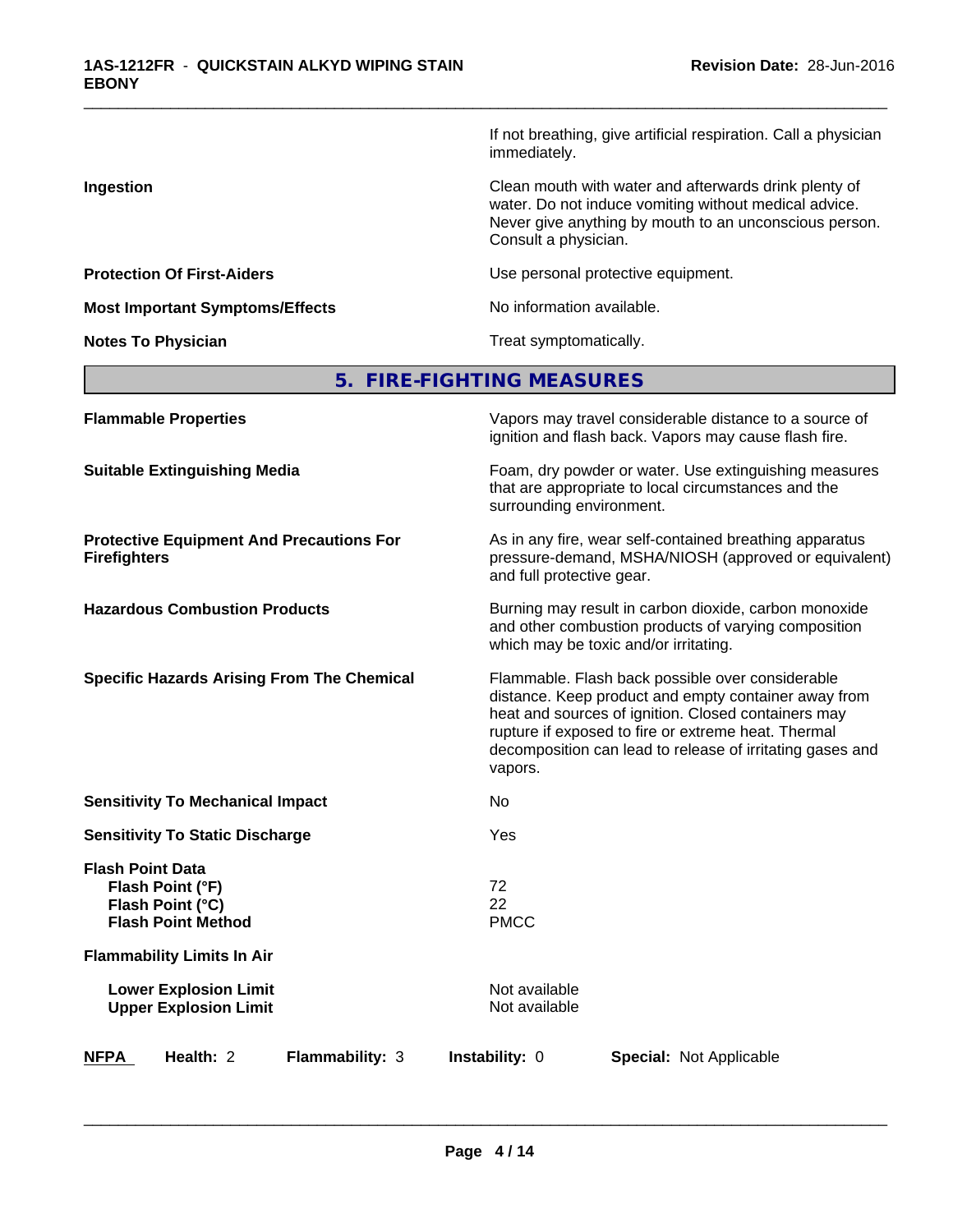### **NFPA Legend**

- 0 Not Hazardous
- 1 Slightly
- 2 Moderate
- 3 High
- 4 Severe

*The ratings assigned are only suggested ratings, the contractor/employer has ultimate responsibilities for NFPA ratings where this system is used.*

\_\_\_\_\_\_\_\_\_\_\_\_\_\_\_\_\_\_\_\_\_\_\_\_\_\_\_\_\_\_\_\_\_\_\_\_\_\_\_\_\_\_\_\_\_\_\_\_\_\_\_\_\_\_\_\_\_\_\_\_\_\_\_\_\_\_\_\_\_\_\_\_\_\_\_\_\_\_\_\_\_\_\_\_\_\_\_\_\_\_\_\_\_

*Additional information regarding the NFPA rating system is available from the National Fire Protection Agency (NFPA) at www.nfpa.org.*

## **6. ACCIDENTAL RELEASE MEASURES**

| <b>Personal Precautions</b>      | Remove all sources of ignition. Take precautions to<br>prevent flashback. Ground and bond all containers and<br>handling equipment. Take precautionary measures against<br>static discharges. Ensure adequate ventilation. Avoid<br>contact with skin, eyes and clothing. Use personal<br>protective equipment.  |
|----------------------------------|------------------------------------------------------------------------------------------------------------------------------------------------------------------------------------------------------------------------------------------------------------------------------------------------------------------|
| <b>Other Information</b>         | Prevent further leakage or spillage if safe to do so. Do not<br>allow material to contaminate ground water system.<br>Prevent product from entering drains. Do not flush into<br>surface water or sanitary sewer system. Local authorities<br>should be advised if significant spillages cannot be<br>contained. |
| <b>Environmental Precautions</b> | See Section 12 for additional Ecological Information.                                                                                                                                                                                                                                                            |
| <b>Methods For Clean-Up</b>      | Dam up. Soak up with inert absorbent material. Use a<br>non-sparking or explosion proof means to transfer material<br>to a sealed, appropriate container for disposal. Clean<br>contaminated surface thoroughly.                                                                                                 |

**7. HANDLING AND STORAGE**

| Avoid contact with skin, eyes and clothing. Wear personal<br>protective equipment. Do not breathe vapors or spray mist.<br>Use only in ventilated areas. Prevent vapor build-up by<br>providing adequate ventilation during and after use.                                                                                                                                                                                                           |
|------------------------------------------------------------------------------------------------------------------------------------------------------------------------------------------------------------------------------------------------------------------------------------------------------------------------------------------------------------------------------------------------------------------------------------------------------|
| Take precautionary measures against static discharges.<br>To avoid ignition of vapors by static electricity discharge,<br>all metal parts of the equipment must be grounded. Keep<br>away from heat, sparks and flame. Do not smoke.<br>Extinguish all flames and pilot lights, and turn off stoves,<br>heaters, electric motors and other sources of ignition<br>during use and until all vapors are gone. Ignition and/or<br>flash back may occur. |
| Keep containers tightly closed in a dry, cool and<br>well-ventilated place. Keep away from heat. Keep away<br>from open flames, hot surfaces and sources of ignition.<br>Keep in properly labeled containers. Keep out of the reach<br>of children.                                                                                                                                                                                                  |
|                                                                                                                                                                                                                                                                                                                                                                                                                                                      |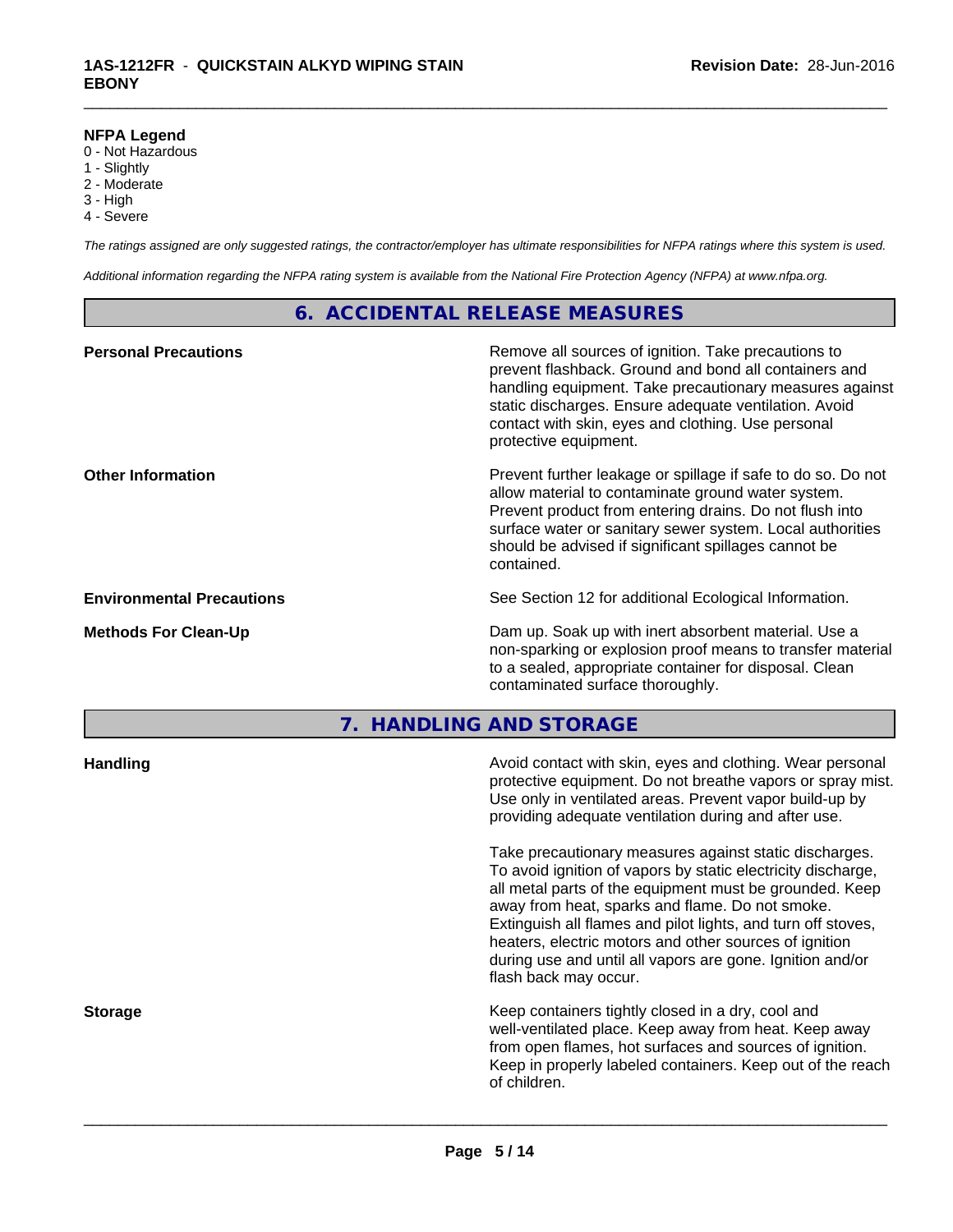**DANGER** - Rags, steel wool or waste soaked with this product may spontaneously catch fire if improperly discarded. Immediately after use, place rags, steel wool or waste in a sealed water-filled metal container.

**Incompatible Materials Incompatible with strong acids and bases and strong** oxidizing agents.

## **8. EXPOSURE CONTROLS / PERSONAL PROTECTION**

\_\_\_\_\_\_\_\_\_\_\_\_\_\_\_\_\_\_\_\_\_\_\_\_\_\_\_\_\_\_\_\_\_\_\_\_\_\_\_\_\_\_\_\_\_\_\_\_\_\_\_\_\_\_\_\_\_\_\_\_\_\_\_\_\_\_\_\_\_\_\_\_\_\_\_\_\_\_\_\_\_\_\_\_\_\_\_\_\_\_\_\_\_

#### **Exposure Limits**

| <b>Chemical Name</b>    | <b>ACGIH</b>              | <b>Alberta</b>                 | <b>British Columbia</b>     | <b>Ontario</b>              | Quebec                          |
|-------------------------|---------------------------|--------------------------------|-----------------------------|-----------------------------|---------------------------------|
| Distillates, petroleum, | N/E                       | N/E                            | 200 mg/m <sup>3</sup> - TWA | N/E                         | N/E                             |
| hydrotreated light      |                           |                                | Skin absorption can         |                             |                                 |
|                         |                           |                                | contribute to overall       |                             |                                 |
|                         |                           |                                | exposure.                   |                             |                                 |
| Stoddard solvent        | 100 ppm - TWA             | 100 ppm - TWA                  | 290 mg/m <sup>3</sup> - TWA | 525 mg/m <sup>3</sup> - TWA | 100 ppm - TWAEV                 |
|                         |                           | $572$ mg/m <sup>3</sup> - TWA  | 580 mg/m $3 -$ STEL         |                             | 525 mg/m <sup>3</sup> - TWAEV   |
| n-Butyl acetate         | 150 ppm - TWA             | 150 ppm - TWA                  | 20 ppm - TWA                | 150 ppm - TWA               | 150 ppm - TWAEV                 |
|                         | 200 ppm - STEL            | $713$ mg/m <sup>3</sup> - TWA  |                             | 200 ppm - STEL              | 713 mg/m <sup>3</sup> - TWAEV   |
|                         |                           | 200 ppm - STEL                 |                             |                             | 200 ppm - STEV                  |
|                         |                           | 950 mg/m <sup>3</sup> - STEL   |                             |                             | 950 mg/m <sup>3</sup> - STEV    |
| 2-Butoxyethanol         | 20 ppm - TWA              | 20 ppm - TWA                   | 20 ppm - TWA                | 20 ppm - TWA                | 20 ppm - TWAEV                  |
|                         |                           | $97 \text{ mg/m}^3$ - TWA      |                             |                             | 97 mg/m <sup>3</sup> - TWAEV    |
| Xylene                  | 100 ppm - TWA             | 100 ppm - TWA                  | 100 ppm - $TWA$             | 100 ppm - TWA               | 100 ppm - TWAEV                 |
|                         | 150 ppm - STEL            | 434 mg/m $3$ - TWA             | 150 ppm - STEL              | 150 ppm - STEL              | 434 mg/m <sup>3</sup> - TWAEV   |
|                         |                           | 150 ppm - STEL                 |                             |                             | 150 ppm - STEV                  |
|                         |                           | 651 mg/m <sup>3</sup> - STEL   |                             |                             | $651$ mg/m <sup>3</sup> - STEV  |
| Talc                    | 2 mg/m <sup>3</sup> - TWA | $2$ mg/m <sup>3</sup> - TWA    | $2$ mg/m <sup>3</sup> - TWA | $2$ mg/m <sup>3</sup> - TWA | 3 mg/m <sup>3</sup> - TWAEV     |
| Carbon black            | $3$ mg/m $3$ - TWA        | $3.5$ mg/m $3$ - TWA           | $3$ mg/m $3$ - TWA          | $3$ mg/m $3$ - TWA          | $3.5$ mg/m <sup>3</sup> - TWAEV |
| Naphthalene             | 10 ppm - TWA              | 10 ppm - TWA                   | 10 ppm - TWA                | 10 ppm - TWA                | 10 ppm - TWAEV                  |
|                         | <b>Skin</b>               | $52$ mg/m <sup>3</sup> - TWA   | 15 ppm - STEL               | 15 ppm - STEL               | 52 mg/m <sup>3</sup> - TWAEV    |
|                         |                           | 15 ppm - STEL                  | Skin absorption can         | Danger of cutaneous         | 15 ppm - STEV                   |
|                         |                           | 79 mg/m <sup>3</sup> - STEL    | contribute to overall       | absorption                  | 79 mg/m <sup>3</sup> - STEV     |
|                         |                           | Substance may be               | exposure.                   |                             |                                 |
|                         |                           | readily absorbed               |                             |                             |                                 |
|                         |                           | through intact skin            |                             |                             |                                 |
| Ethyl benzene           | 20 ppm - TWA              | 100 ppm - TWA                  | 20 ppm - TWA                | 20 ppm - TWA                | 100 ppm - TWAEV                 |
|                         |                           | 434 mg/m <sup>3</sup> - TWA    |                             |                             | 434 mg/m <sup>3</sup> - TWAEV   |
|                         |                           | 125 ppm - STEL                 |                             |                             | 125 ppm - STEV                  |
|                         |                           | $543$ mg/m <sup>3</sup> - STEL |                             |                             | $543$ mg/m <sup>3</sup> - STEV  |
| Cumene                  | 50 ppm - TWA              | 50 ppm - TWA                   | 25 ppm - TWA                | 50 ppm - TWA                | 50 ppm - TWAEV                  |
|                         |                           | 246 mg/m <sup>3</sup> - TWA    | 75 ppm - STEL               |                             | 246 mg/m <sup>3</sup> - TWAEV   |

#### **Legend**

ACGIH - American Conference of Governmental Industrial Hygienists

Alberta - Alberta Occupational Exposure Limits

British Columbia - British Columbia Occupational Exposure Limits

Ontario - Ontario Occupational Exposure Limits

Quebec - Quebec Occupational Exposure Limits

N/E - Not established

#### **Personal Protective Equipment**

**Engineering Measures Ensure 2018** Ensure adequate ventilation, especially in confined areas.

**Eye/Face Protection** Safety glasses with side-shields. If splashes are likely to occur, wear: Tightly fitting safety goggles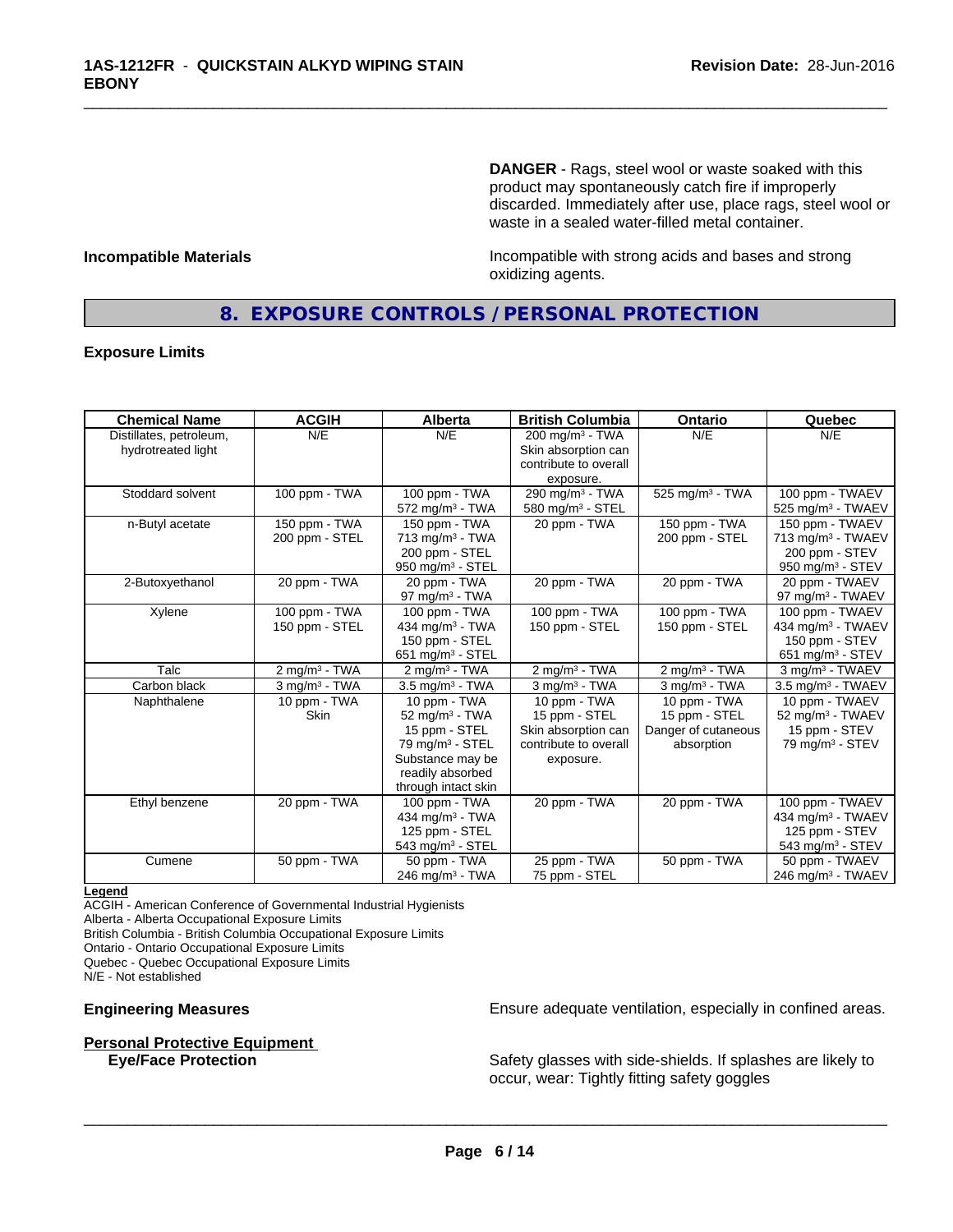| <b>Skin Protection</b>        |  |
|-------------------------------|--|
| <b>Respiratory Protection</b> |  |

Protective gloves and impervious clothing. Use only with adequate ventilation. In operations where exposure limits are exceeded, use a NIOSH approved respirator that has been selected by a technically qualified person for the specific work conditions. When spraying the product or applying in confined areas, wear a NIOSH approved respirator specified for paint spray or organic vapors.

**Hygiene Measures Avoid contact with skin, eyes and clothing. Remove and Avoid contact with skin, eyes and clothing. Remove and** wash contaminated clothing before re-use. Wash thoroughly after handling.

## **9. PHYSICAL AND CHEMICAL PROPERTIES**

**Appearance** liquid **Odor** solvent **Odor Threshold**<br> **Density (Ibs/gal)**<br> **Density (Ibs/gal)**<br> **No information available**<br>  $7.4 - 7.6$ **Density (Ibs/gal)** 7.4 - 7.6<br> **Specific Gravity** 3.1 - 7.6 2.91 **Specific Gravity pH** No information available **Viscosity (cps)** No information available Notice 1, 1999 **Solubility** No information available **Water Solubility** No information available **Evaporation Rate No information available No information available Vapor Pressure** No information available **Vapor Density No information available** No information available **Wt. % Solids** 35 - 45 **Vol. % Solids Wt. % Volatiles** 55 - 65 **Vol. % Volatiles** 60 - 70 **VOC Regulatory Limit (g/L)** < 550 **Boiling Point (°F)** 300 **Boiling Point (°C)** 149 **Freezing Point (°F)** Moinformation available **Freezing Point (°C)** No information available **Flash Point (°F)** 72 **Flash Point (°C)** 22 **Flash Point Method** PMCC **Flammability (solid, gas)** Not applicable **Upper Explosion Limit**<br> **Lower Explosion Limit**<br> **Lower Explosion Limit Lower Explosion Limit Autoignition Temperature (°F)** No information available **Autoignition Temperature (°C)** No information available **Decomposition Temperature (°F)** No information available **Decomposition Temperature (°C)** No information available **Partition Coefficient (n-octanol/water)** No information available

\_\_\_\_\_\_\_\_\_\_\_\_\_\_\_\_\_\_\_\_\_\_\_\_\_\_\_\_\_\_\_\_\_\_\_\_\_\_\_\_\_\_\_\_\_\_\_\_\_\_\_\_\_\_\_\_\_\_\_\_\_\_\_\_\_\_\_\_\_\_\_\_\_\_\_\_\_\_\_\_\_\_\_\_\_\_\_\_\_\_\_\_\_

## **10. STABILITY AND REACTIVITY**

**Reactivity Not Applicable Not Applicable**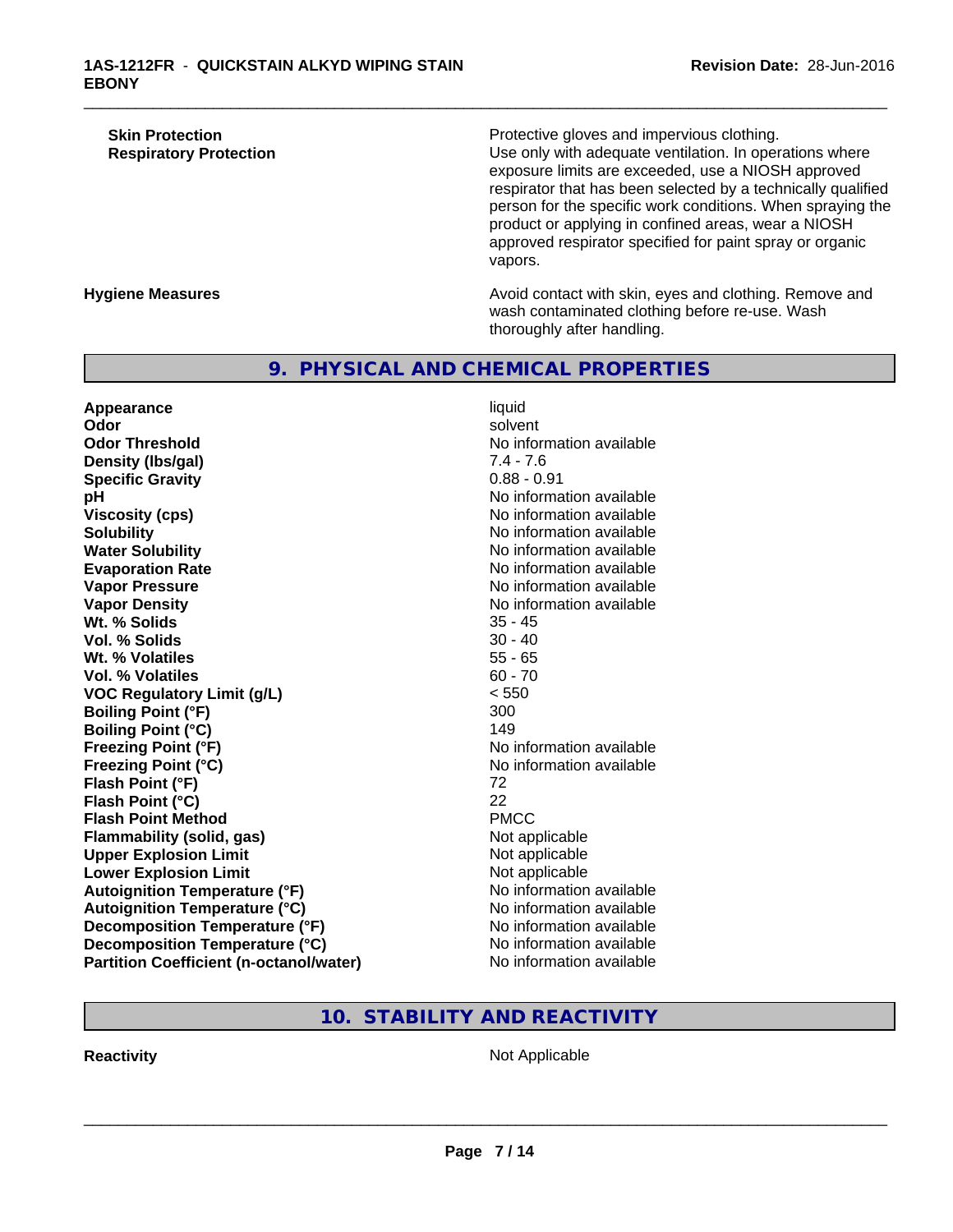| <b>Chemical Stability</b>                                                                  | Stable under normal conditions. Hazardous polymerisation<br>does not occur.                                                                                                                                              |  |
|--------------------------------------------------------------------------------------------|--------------------------------------------------------------------------------------------------------------------------------------------------------------------------------------------------------------------------|--|
| <b>Conditions To Avoid</b>                                                                 | Keep away from open flames, hot surfaces, static<br>electricity and sources of ignition. Sparks. Elevated<br>temperature.                                                                                                |  |
| <b>Incompatible Materials</b>                                                              | Incompatible with strong acids and bases and strong<br>oxidizing agents.                                                                                                                                                 |  |
| <b>Hazardous Decomposition Products</b>                                                    | Thermal decomposition can lead to release of irritating<br>gases and vapors.                                                                                                                                             |  |
| <b>Possibility Of Hazardous Reactions</b>                                                  | None under normal conditions of use.                                                                                                                                                                                     |  |
|                                                                                            | 11. TOXICOLOGICAL INFORMATION                                                                                                                                                                                            |  |
| <b>Product Information</b><br>Information on likely routes of exposure                     |                                                                                                                                                                                                                          |  |
| <b>Principal Routes of Exposure</b>                                                        | Eye contact, skin contact and inhalation.                                                                                                                                                                                |  |
| <b>Acute Toxicity</b><br><b>Product Information</b>                                        | Repeated or prolonged exposure to organic solvents may<br>lead to permanent brain and nervous system damage.<br>Intentional misuse by deliberately concentrating and<br>inhaling vapors may be harmful or fatal.         |  |
| Information on toxicological effects                                                       |                                                                                                                                                                                                                          |  |
| <b>Symptoms</b>                                                                            | No information available                                                                                                                                                                                                 |  |
| Delayed and immediate effects as well as chronic effects from short and long-term exposure |                                                                                                                                                                                                                          |  |
| Eye contact                                                                                | Contact with eyes may cause irritation. Vapor may cause<br><i>irritation.</i>                                                                                                                                            |  |
| <b>Skin contact</b>                                                                        | May cause skin irritation and/or dermatitis. Prolonged skin<br>contact may defat the skin and produce dermatitis.                                                                                                        |  |
| <b>Inhalation</b>                                                                          | Harmful by inhalation. High vapor / aerosol concentrations<br>are irritating to the eyes, nose, throat and lungs and may<br>cause headaches, dizziness, drowsiness,<br>unconsciousness, and other central nervous system |  |

**Ingestion Ingestion Ingestion Example 2 Harmful if swallowed. Ingestion may cause irritation to** 

**Sensitization:**<br> **No** information available.<br> **No** information available.<br>
No information available. **Neurological Effects Mutagenic Effects Mutagenic Effects No information available. Reproductive Effects Possible risk of impaired fertility. Possible risk of harm to** 

**Developmental Effects No information available.** 

 $\overline{\phantom{a}}$  ,  $\overline{\phantom{a}}$  ,  $\overline{\phantom{a}}$  ,  $\overline{\phantom{a}}$  ,  $\overline{\phantom{a}}$  ,  $\overline{\phantom{a}}$  ,  $\overline{\phantom{a}}$  ,  $\overline{\phantom{a}}$  ,  $\overline{\phantom{a}}$  ,  $\overline{\phantom{a}}$  ,  $\overline{\phantom{a}}$  ,  $\overline{\phantom{a}}$  ,  $\overline{\phantom{a}}$  ,  $\overline{\phantom{a}}$  ,  $\overline{\phantom{a}}$  ,  $\overline{\phantom{a}}$ **Page 8 / 14**

the unborn child.

effects.

mucous membranes. Small amounts of this product aspirated into the respiratory system during ingestion or vomiting may cause mild to severe pulmonary injury,

possibly progressing to death.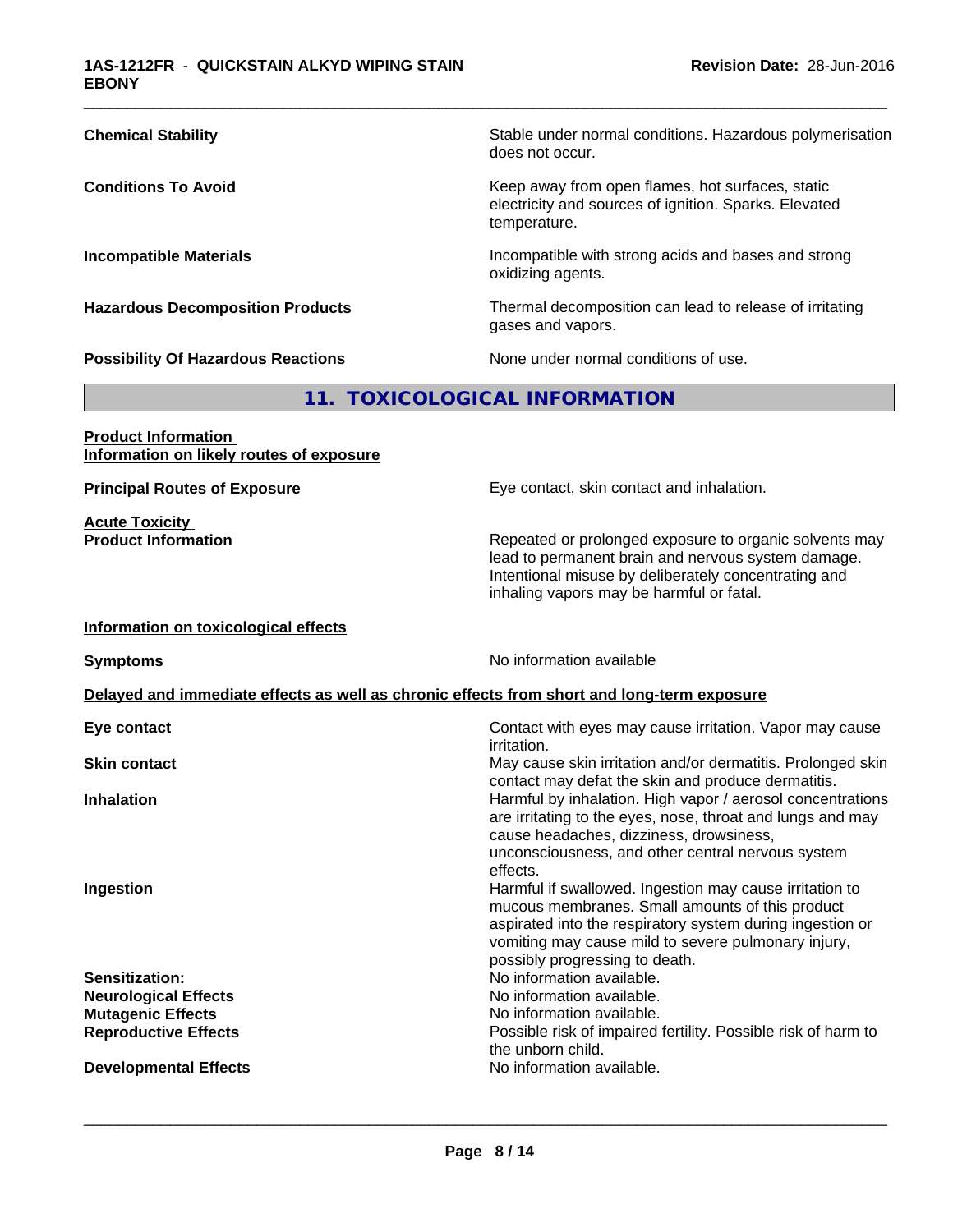| <b>Target Organ Effects</b>     | No information available.                                                                                      |
|---------------------------------|----------------------------------------------------------------------------------------------------------------|
| <b>STOT - single exposure</b>   | May cause disorder and damage to the. Respiratory                                                              |
|                                 | system. Central nervous system (CNS).                                                                          |
| <b>STOT - repeated exposure</b> | Causes damage to organs through prolonged or repeated<br>exposure if inhaled. May cause disorder and damage to |
|                                 | the. Central nervous system (CNS). Causes damage to<br>organs through prolonged or repeated exposure if        |
|                                 | swallowed. Causes damage to organs through prolonged                                                           |
|                                 | or repeated exposure in contact with skin. Blood. Causes                                                       |
|                                 | damage to organs through prolonged or repeated                                                                 |
|                                 | exposure.                                                                                                      |
| Other adverse effects           | No information available.                                                                                      |
| <b>Aspiration Hazard</b>        | May be harmful if swallowed and enters airways. Small                                                          |
|                                 | amounts of this product aspirated into the respiratory                                                         |
|                                 | system during ingestion or vomiting may cause mild to                                                          |
|                                 | severe pulmonary injury, possibly progressing to death.                                                        |

#### **Numerical measures of toxicity**

#### **The following values are calculated based on chapter 3.1 of the GHS document**

| ATEmix (oral)                        | 6068 mg/ka |
|--------------------------------------|------------|
| <b>ATEmix (dermal)</b>               | 4384 mg/ka |
| <b>ATEmix (inhalation-dust/mist)</b> | 30.9 mg/L  |
| <b>ATEmix (inhalation-vapor)</b>     | 59 ma/L    |

#### **Component**

Solvent naphtha (petroleum), heavy aromatic LD50 Dermal: > 2 mL/kg (Rabbit) LC50 Inhalation (Vapor): > 590 mg/m<sup>3</sup> (Rat, 4 hr.) Distillates, petroleum, hydrotreated light LD50 Oral: > 5,000 mg/kg (Rat) LD50 Dermal: > 3,000 mg/kg (Rabbit) Stoddard solvent LD50 Oral: > 5,000 mg/kg (Rat) LD50 Dermal: > 3160 mg/kg (Rabbit) LC50 Inhalation (Vapor): > 6.1 mg/L (Rat) Solvent naphtha, petroleum, light aromatic LD50 Oral: 8400 mg/kg (Rat) n-Butyl acetate LD50 Oral: 10768 mg/kg (Rat) LD50 Dermal: > 17600 mg/kg (Rabbit) LC50 Inhalation (Vapor): ppm (Rat, 4 hr.) Sensitization: non-sensitizing (guinea pig) 2-Butoxyethanol LD50 Oral: 470 mg/kg (Rat) LD50 Dermal: 220 mg/kg (Rabbit) LC50 Inhalation (Vapor): 450 ppm (Rat, 4 hr.) 1,2,4-Trimethylbenzene LD50 Oral: 5000 mg/kg (Rat) LC50 Inhalation (Vapor): 18000 mg/m<sup>3</sup> (Rat, 4 hr.) Xylene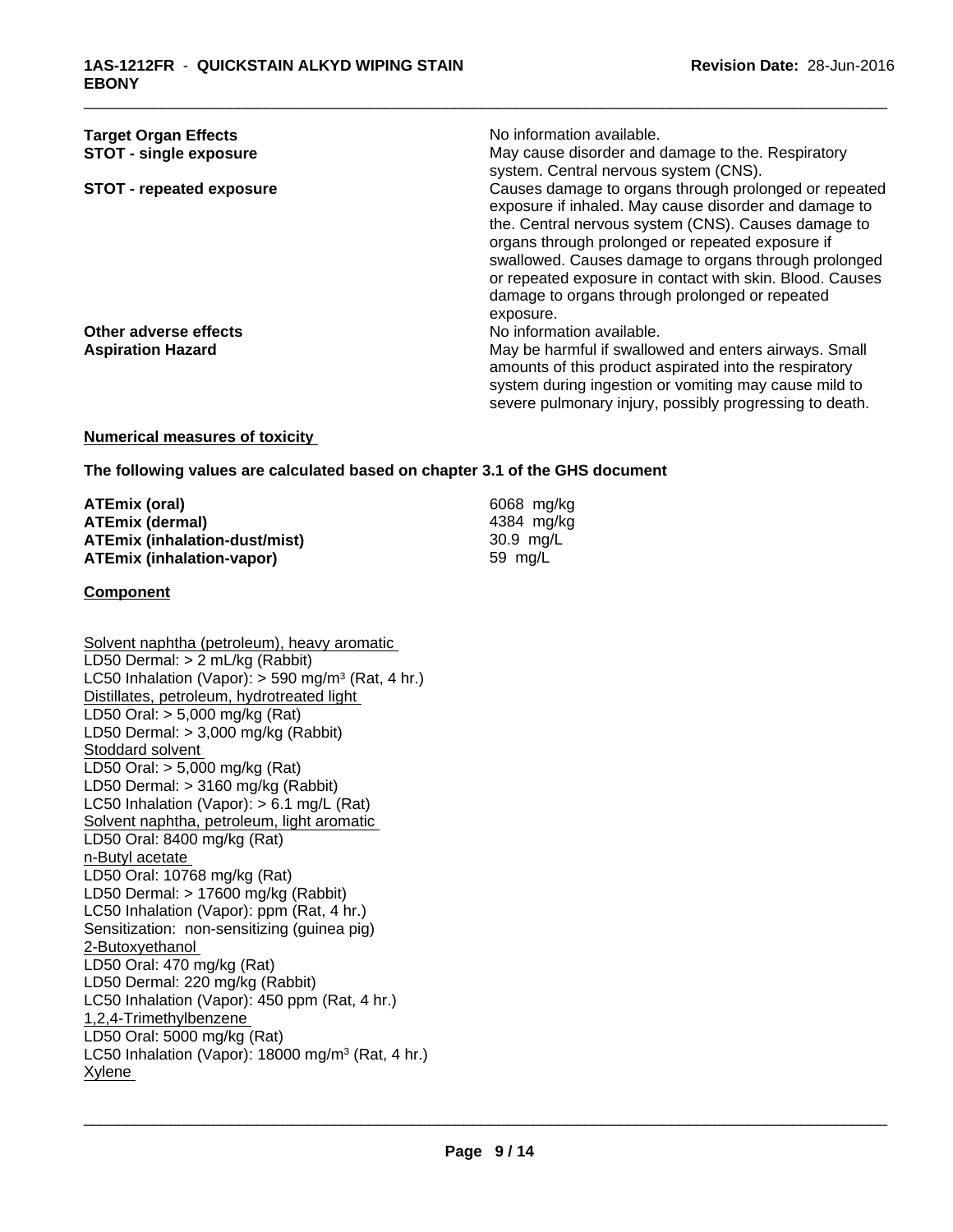## **1AS-1212FR** - **QUICKSTAIN ALKYD WIPING STAIN EBONY**

LD50 Oral: 4300 mg/kg (Rat) LD50 Dermal: > 1700 mg/kg (Rabbit) LC50 Inhalation (Vapor): 5000 ppm (Rat, 4 hr.) Carbon black LD50 Oral: > 15400 mg/kg (Rat) LD50 Dermal: > 3000 mg/kg (Rabbit) Naphthalene LD50 Oral: 969 mg/kg (Rat) LD50 Dermal: > 20,000 mg/kg (Rabbit) LC50 Inhalation (Vapor): > 340 mg/m<sup>3</sup> (Rat, 1 hr.) Ethyl benzene LD50 Oral: mg/kg (Rat) LD50 Dermal: > mg/kg (Rabbit) LC50 Inhalation (Vapor): mg/m<sup>3</sup> (Rat, 2 hr.) Cumene LD50 Oral: > 1400 mg/kg (Rat) LD50 Dermal: 12300 µL/kg (Rabbit) LC50 Inhalation (Vapor): 39000 mg/kg (Rat, 4 hr.)

## **Chronic Toxicity**

## **Carcinogenicity**

*The information below indicateswhether each agency has listed any ingredient as a carcinogen:.*

| <b>Chemical Name</b> | <b>IARC</b>                    | <b>NTP</b>                   |  |
|----------------------|--------------------------------|------------------------------|--|
|                      | 2B - Possible Human Carcinogen |                              |  |
| Carbon black         |                                |                              |  |
|                      | 2B - Possible Human Carcinogen | Reasonably Anticipated Human |  |
| Naphthalene          |                                | Carcinogen                   |  |
|                      | 2B - Possible Human Carcinogen |                              |  |
| Ethyl benzene        |                                |                              |  |
|                      | 2B - Possible Human Carcinogen | Reasonably Anticipated Human |  |
| Cumene               |                                | Carcinogen                   |  |

\_\_\_\_\_\_\_\_\_\_\_\_\_\_\_\_\_\_\_\_\_\_\_\_\_\_\_\_\_\_\_\_\_\_\_\_\_\_\_\_\_\_\_\_\_\_\_\_\_\_\_\_\_\_\_\_\_\_\_\_\_\_\_\_\_\_\_\_\_\_\_\_\_\_\_\_\_\_\_\_\_\_\_\_\_\_\_\_\_\_\_\_\_

#### **Legend**

IARC - International Agency for Research on Cancer NTP - National Toxicity Program OSHA - Occupational Safety & Health Administration

**12. ECOLOGICAL INFORMATION**

## **Ecotoxicity Effects**

The environmental impact of this product has not been fully investigated.

## **Product Information**

## **Acute Toxicity to Fish**

No information available

#### **Acute Toxicity to Aquatic Invertebrates**

No information available

#### **Acute Toxicity to Aquatic Plants**

No information available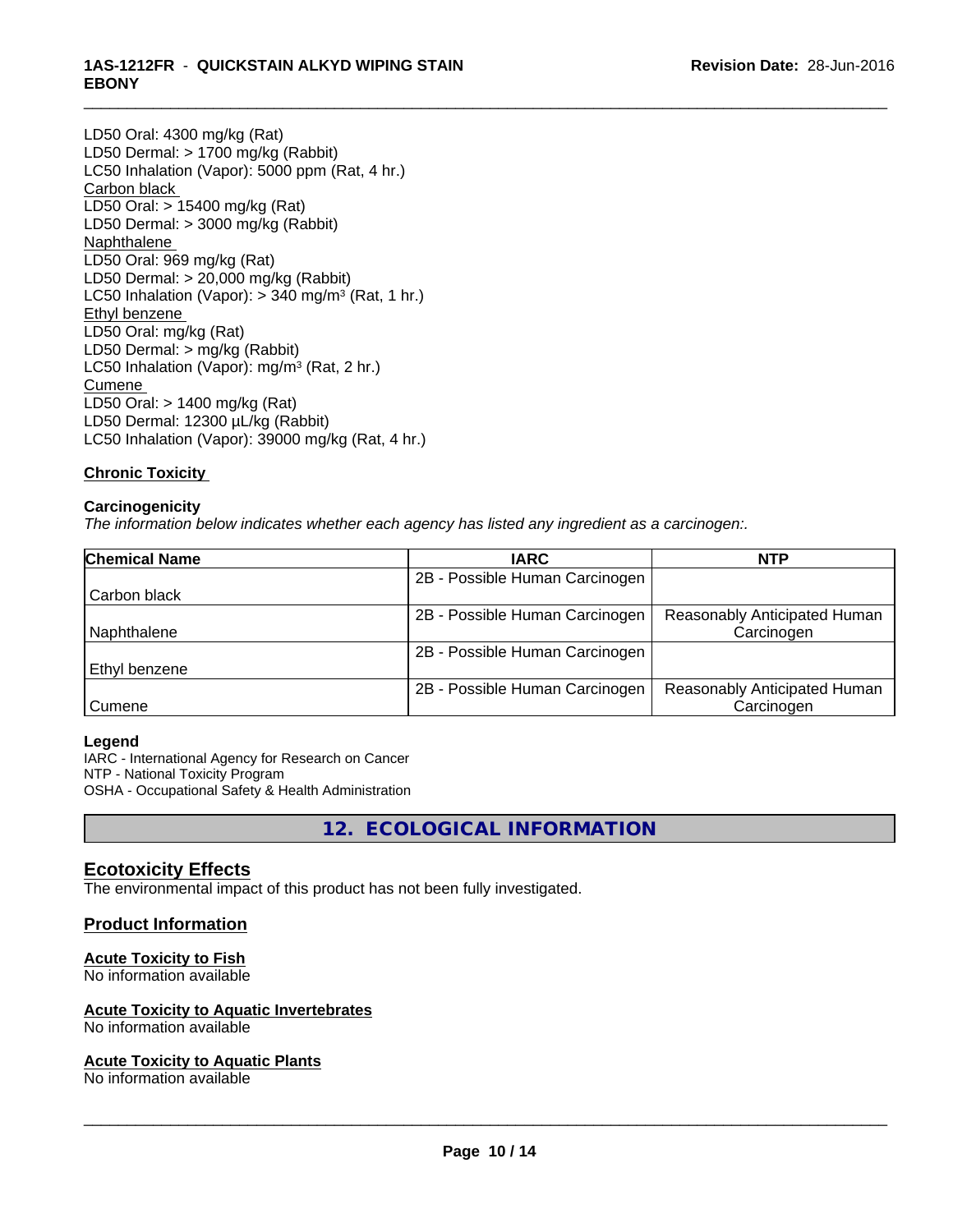#### **Persistence / Degradability**

No information available.

**Bioaccumulation / Accumulation** No information available.

**Mobility in Environmental Media**

No information available.

**Ozone** No information available

### **Component**

#### **Acute Toxicity to Fish**

n-Butyl acetate LC50: 18 mg/L (Fathead Minnow - 96 hr.) 2-Butoxyethanol LC50: 1490 mg/L (Bluegill sunfish - 96 hr.) Xylene LC50: 13.5 mg/L (Rainbow Trout - 96 hr.) Ethyl benzene LC50: 12.1 mg/L (Fathead Minnow - 96 hr.)

#### **Acute Toxicity to Aquatic Invertebrates**

n-Butyl acetate EC50: 72.8 mg/L (Daphnia magna - 48 hr.) Ethyl benzene EC50: 1.8 mg/L (Daphnia magna - 48 hr.)

#### **Acute Toxicity to Aquatic Plants**

n-Butyl acetate EC50: 674.7 mg/L (Green algae (Scenedesmus subspicatus), 72 hrs.) Ethyl benzene EC50: 4.6 mg/L (Green algae (Scenedesmus subspicatus), 72 hrs.)

## **13. DISPOSAL CONSIDERATIONS**

| <b>Waste Disposal Method</b>   | Dispose of in accordance with federal, state, provincial,<br>and local regulations. Local requirements may vary,<br>consult your sanitation department or state-designated<br>environmental protection agency for more disposal<br>options. |
|--------------------------------|---------------------------------------------------------------------------------------------------------------------------------------------------------------------------------------------------------------------------------------------|
| <b>Empty Container Warning</b> | Emptied containers may retain product residue. Follow<br>label warnings even after container is emptied. Residual<br>vapors may explode on ignition.                                                                                        |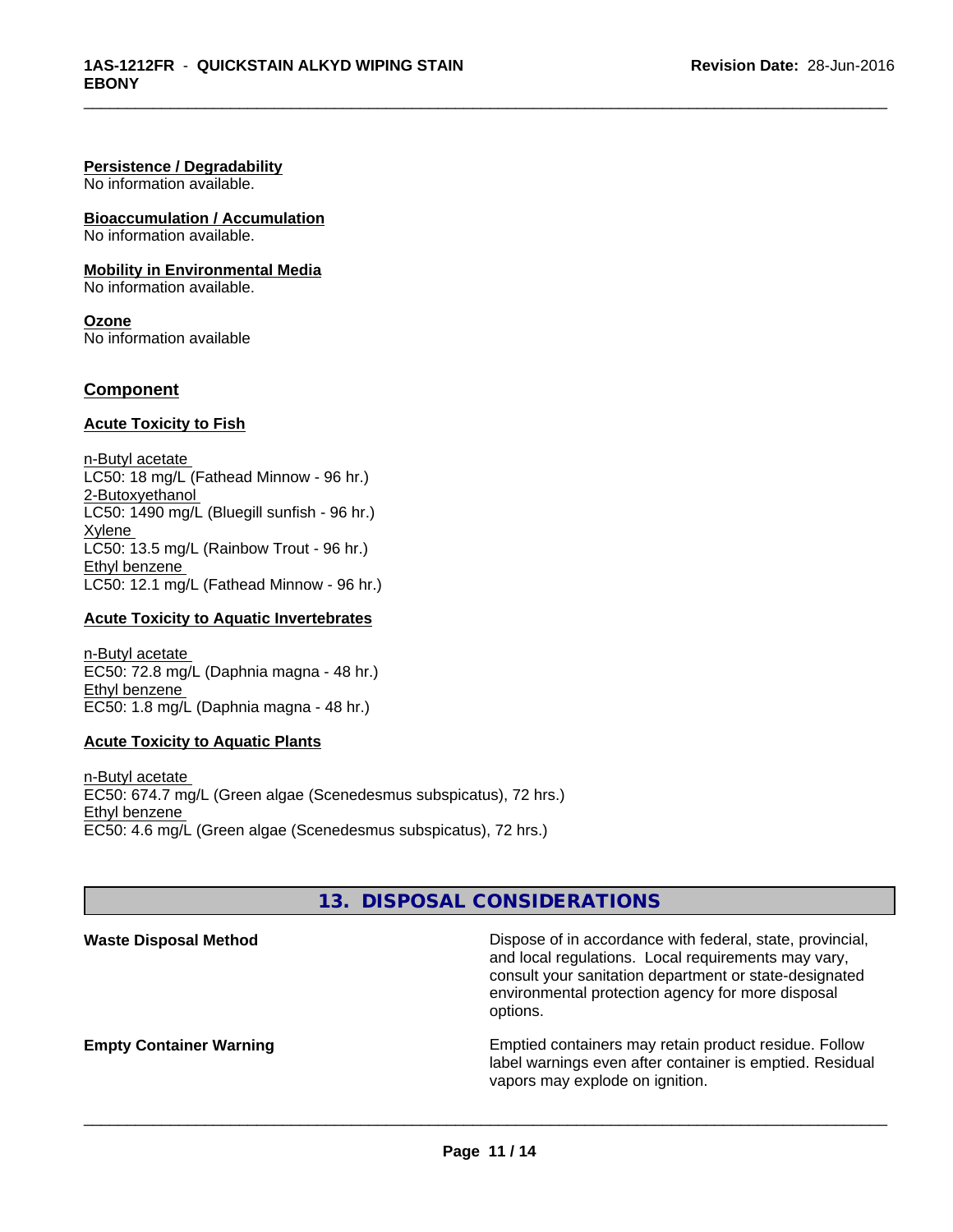# **14. TRANSPORT INFORMATION**

\_\_\_\_\_\_\_\_\_\_\_\_\_\_\_\_\_\_\_\_\_\_\_\_\_\_\_\_\_\_\_\_\_\_\_\_\_\_\_\_\_\_\_\_\_\_\_\_\_\_\_\_\_\_\_\_\_\_\_\_\_\_\_\_\_\_\_\_\_\_\_\_\_\_\_\_\_\_\_\_\_\_\_\_\_\_\_\_\_\_\_\_\_

| <b>TDG</b>                                                                                                |                                                     |
|-----------------------------------------------------------------------------------------------------------|-----------------------------------------------------|
| <b>Proper Shipping Name</b><br><b>Hazard Class</b><br>UN-No<br><b>Packing Group</b><br><b>Description</b> | Paint<br>3<br>UN1263<br>Ш<br>UN1263, Paint, , 3, II |
| <b>ICAO/IATA</b>                                                                                          | Contact the preparer for further information.       |
| <b>IMDG / IMO</b>                                                                                         | Contact the preparer for further information.       |

# **15. REGULATORY INFORMATION**

# **International Inventories**

| <b>TSCA: United States</b> | Yes - All components are listed or exempt. |
|----------------------------|--------------------------------------------|
| <b>DSL: Canada</b>         | Yes - All components are listed or exempt. |

## **National Pollutant Release Inventory (NPRI)**

## **NPRI Parts 1- 4**

This product contains the following Parts 1-4 NPRI chemicals:

| <b>Chemical Name</b>               | <b>CAS-No</b>  | Weight % (max) | <b>NPRI Parts 1-4</b> |  |
|------------------------------------|----------------|----------------|-----------------------|--|
| Solvent naphtha (petroleum), heavy | 64742-94-5     | $5 - 10%$      | Listed                |  |
| aromatic                           |                |                |                       |  |
| n-Butyl acetate                    | 123-86-4       | $3 - 7%$       | Listed                |  |
| 2-Butoxyethanol                    | 111-76-2       | 1 - 5%         | Listed                |  |
| 1,2,4-Trimethylbenzene             | 95-63-6        | 1 - 5%         | Listed                |  |
| Xvlene                             | 1330-20-7      | 1 - 5%         | Listed                |  |
| Naphthalene                        | $91 - 20 - 3$  | $0.5 - 1\%$    | Listed                |  |
| Ethyl benzene                      | $100 - 41 - 4$ | $0.25 - 0.5\%$ | Listed                |  |
| Cumene                             | 98-82-8        | $0.1 - 0.25%$  | Listed                |  |
|                                    |                |                |                       |  |

## **NPRI Part 5**

This product contains the following NPRI Part 5 Chemicals:

| <b>Chemical Name</b>                 | <b>CAS-No</b> | Weight % (max) | <b>NPRI Part 5</b> |  |
|--------------------------------------|---------------|----------------|--------------------|--|
| Solvent naphtha (petroleum), heavy   | 64742-94-5    | $5 - 10%$      | Listed             |  |
| aromatic                             |               |                |                    |  |
| Distillates, petroleum, hydrotreated | 64742-47-8    | $5 - 10%$      | Listed             |  |
| liaht                                |               |                |                    |  |
| Stoddard solvent                     | 8052-41-3     | $3 - 7%$       | Listed             |  |
| Solvent naphtha, petroleum, light    | 64742-95-6    | $3 - 7%$       | Listed             |  |
| aromatic                             |               |                |                    |  |
| n-Butyl acetate                      | 123-86-4      | $3 - 7%$       | Listed             |  |
| 2-Butoxyethanol                      | 111-76-2      | 1 - 5%         | Listed             |  |
|                                      |               |                |                    |  |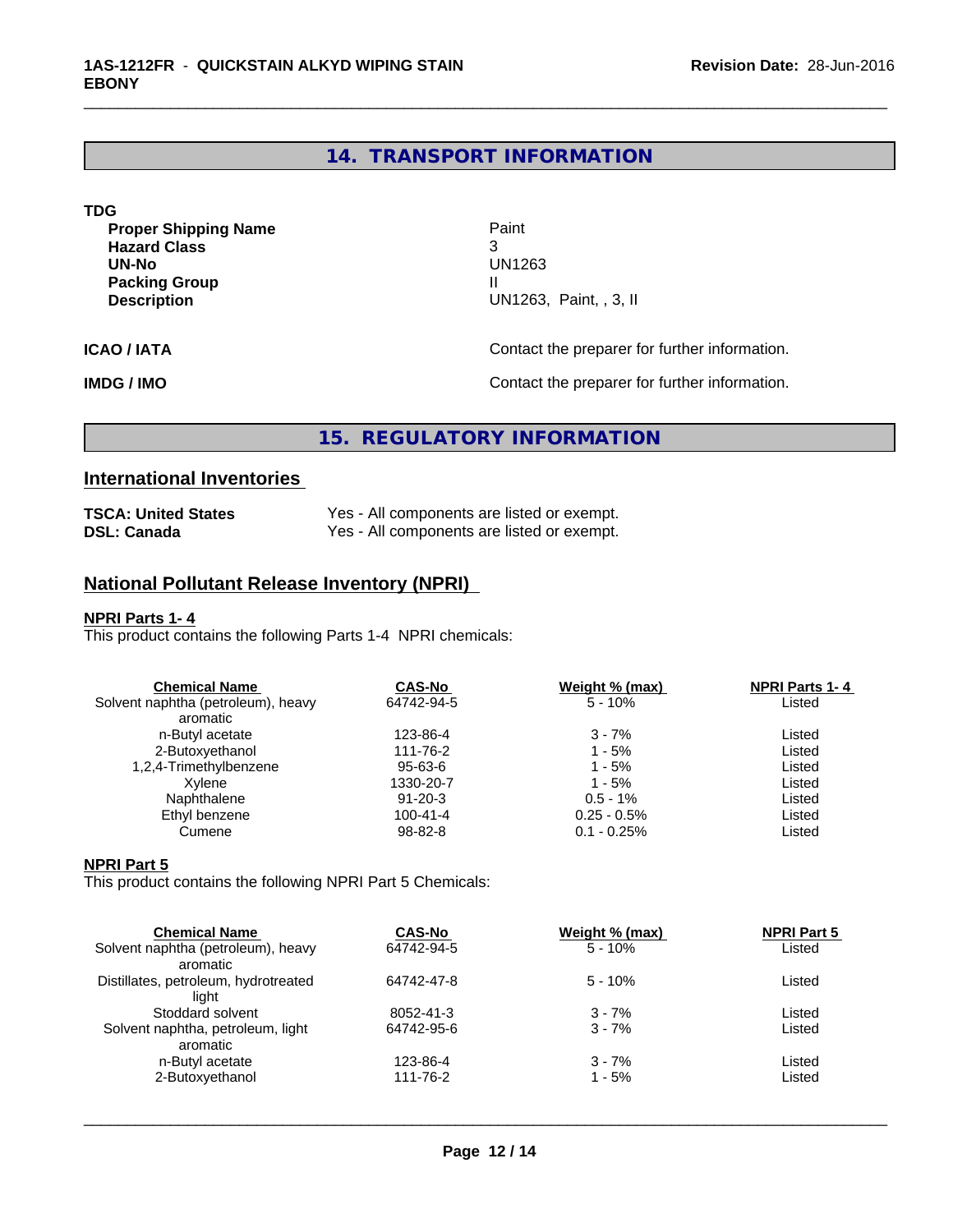| VM&P naphtha           | 64742-89-8    | $-5%$ | Listed |  |
|------------------------|---------------|-------|--------|--|
| 1,2,4-Trimethylbenzene | $95 - 63 - 6$ | $-5%$ | ∟isted |  |
| Xylene                 | 1330-20-7     | $-5%$ | _isted |  |

#### **WHMIS Regulatory Status**

This product has been classified in accordance with the hazard criteria of the Hazardous Products Regulations (HPR) and the SDS contains all the information required by the HPR.

| 16. OTHER INFORMATION                                                                                                                                                                                                                                                                                                |                        |                      |                                                                                                                                                           |  |
|----------------------------------------------------------------------------------------------------------------------------------------------------------------------------------------------------------------------------------------------------------------------------------------------------------------------|------------------------|----------------------|-----------------------------------------------------------------------------------------------------------------------------------------------------------|--|
| Health: $2^*$<br>HMIS -<br><b>HMIS Legend</b><br>0 - Minimal Hazard<br>1 - Slight Hazard<br>2 - Moderate Hazard<br>3 - Serious Hazard<br>4 - Severe Hazard<br>* - Chronic Hazard<br>X - Consult your supervisor or S.O.P. for "Special" handling instructions.<br>present under the actual normal conditions of use. | <b>Flammability: 3</b> | <b>Reactivity: 0</b> | $PPE: -$<br>Note: The PPE rating has intentionally been left blank. Choose appropriate PPE that will protect employees from the hazards the material will |  |

*Caution: HMISÒ ratings are based on a 0-4 rating scale, with 0 representing minimal hazards or risks, and 4 representing significant hazards or risks. Although HMISÒ ratings are not required on MSDSs under 29 CFR 1910.1200, the preparer, has chosen to provide them. HMISÒ ratings are to be used only in conjunction with a fully implemented HMISÒ program by workers who have received appropriate HMISÒ training. HMISÒ is a registered trade and service mark of the NPCA. HMISÒ materials may be purchased exclusively from J. J. Keller (800) 327-6868.*

**WARNING!** If you scrape, sand, or remove old paint, you may release lead dust. LEAD IS TOXIC. EXPOSURE TO LEAD DUST CAN CAUSE SERIOUS ILLNESS, SUCH AS BRAIN DAMAGE, ESPECIALLY IN CHILDREN. PREGNANT WOMEN SHOULD ALSO AVOID EXPOSURE.Wear a NIOSH approved respirator to control lead exposure. Clean up carefully with a HEPA vacuum and a wet mop. Before you start, find out how to protect yourself and your family by logging onto Health Canada @

http://www.hc-sc.gc.ca/ewh-semt/contaminants/lead-plomb/asked\_questions-questions\_posees-eng.php.

| <b>Prepared By</b>                                  | <b>Product Stewardship Department</b><br>Benjamin Moore & Co.<br>101 Paragon Drive<br>Montvale, NJ 07645<br>855-724-6802 |  |
|-----------------------------------------------------|--------------------------------------------------------------------------------------------------------------------------|--|
| <b>Revision Date:</b><br><b>Reason For Revision</b> | 28-Jun-2016<br>Not available                                                                                             |  |

#### **Disclaimer**

The information contained herein is presented in good faith and believed to be accurate as of the effective date shown above. This information is furnished without warranty of any kind. Employers should use this information only as a **supplement to other information gathered by them and must make independent determination of suitability and** completeness of information from all sources to assure proper use of these materials and the safety and health of employees. Any use of this data and information must be determined by the user to be in accordance with applicable **federal, provincial, and local laws and regulations.**